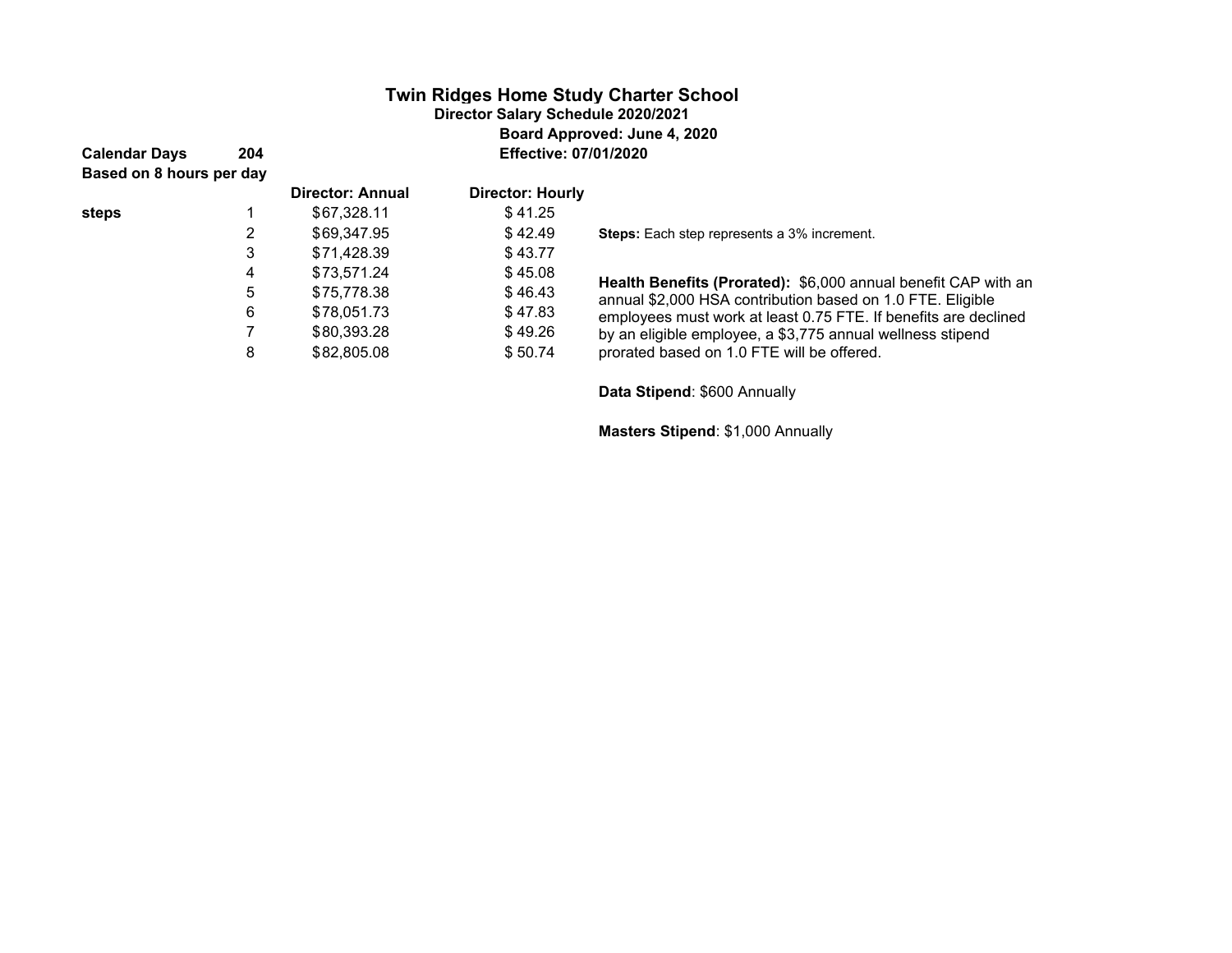# **Twin Ridges Home Study Charter School**

**Certificated Salary Schedule 2020/2021<br>Board Approved:** 4-Jun 200 **Board Approved:** 4-Jun 2020

Effective Date: 07/01/20

|                                                                     |    |              |                                   |    | <b>Amount Per</b>                                    |                                                                                                                               |
|---------------------------------------------------------------------|----|--------------|-----------------------------------|----|------------------------------------------------------|-------------------------------------------------------------------------------------------------------------------------------|
| <b>Percentage FTE</b><br>100%                                       |    |              | <b>Additional</b>                 |    | Steps: Each step represents a 3% increment. Initial  |                                                                                                                               |
| <b>Calendar Days</b><br>185                                         |    |              | <b>Enrichment Class</b>           |    | step placement can be given up to six. Any exception |                                                                                                                               |
| Based on 8 hour work days                                           |    |              | must be approved by the director. |    |                                                      |                                                                                                                               |
| Annual                                                              |    | Per Semester |                                   |    |                                                      |                                                                                                                               |
| <b>Step</b>                                                         |    | \$           | 41,529                            | \$ | 364.78                                               | 1.0 FTE based on 16-25 students & 2 enrichment classes per year/1 per semester                                                |
|                                                                     | 2  | \$           | 42,750                            | \$ | 375.51                                               | .75 FTE based on 11-15 students & 2 enrichment classes per year /1 per semester                                               |
|                                                                     | 3  | \$           | 44,009                            | \$ | 386.56                                               | .50 FTE based on 6-10 students & 2 enrichment classes per year /1 per semester                                                |
|                                                                     | 4  | \$           | 45,306                            | \$ | 397.95                                               | .25 FTE based on 1-5 students & 2 enrichment classes per year /1 per semester                                                 |
|                                                                     | 5  | \$           | 46,641                            | \$ | 409.69                                               | *Adjust salary accordingly                                                                                                    |
|                                                                     | 6  | \$           | 48,017                            | \$ | 421.77                                               |                                                                                                                               |
|                                                                     |    | \$           | 49,433                            | \$ | 434.21                                               | Health Benefits (Prorated): \$6,000 annual benefit CAP with an                                                                |
|                                                                     | 8  | \$           | 50,892                            | \$ | 447.02                                               | annual \$2,000 HSA contribution based on 1.0 FTE. Eligible                                                                    |
|                                                                     | 9  | \$           | 52,394                            | \$ | 460.22                                               | employees must work at least 0.75 FTE. If benefits are declined<br>by an eligible employee, a \$3,775 annual wellness stipend |
|                                                                     | 10 | \$           | 53,942                            | \$ | 473.82                                               |                                                                                                                               |
|                                                                     | 11 | \$           | 55,536                            | \$ | 487.82                                               | prorated based on 1.0 FTE will be offered.                                                                                    |
|                                                                     | 12 | \$           | 57,178                            | \$ | 502.24                                               |                                                                                                                               |
|                                                                     | 13 | \$           | 58,869                            | \$ | 517.10                                               | <b>Annual Stipends:</b>                                                                                                       |
|                                                                     | 14 | \$           | 60,612                            | \$ | 532.40                                               | -Site Coordinator: (Based on Site student count)                                                                              |
|                                                                     | 15 | \$           | 62,407                            | \$ | 548.17                                               | $(0-30) - $4,500$<br>$(31-60) - $5,000$<br>$(61-85) - $6,500$                                                                 |
|                                                                     | 16 | \$           | 64,255                            | \$ | 564.40                                               | -Intervention/SPED Coordinator - \$3,400                                                                                      |
|                                                                     | 17 | \$           | 66,158                            | \$ | 581.12                                               | -Testing Coordinator - \$1,500                                                                                                |
|                                                                     | 18 | \$           | 68,119                            | \$ | 598.34                                               | -Data Stipend: \$550                                                                                                          |
|                                                                     | 19 | \$           | 70,138                            | \$ | 616.08                                               | -Master Stipend: \$1000                                                                                                       |
|                                                                     | 20 | \$           | 72,218                            | \$ | 634.35                                               |                                                                                                                               |
|                                                                     |    |              |                                   |    |                                                      | Certificated Employee Specialist: \$35/hour                                                                                   |
| *Additional enrichment class paid semi-monthly over four months per |    |              |                                   |    |                                                      | <b>Teacher Trainer:</b><br>Up to ten hours per teacher<br>\$45/hour                                                           |

*semester (September-December & February-May)*